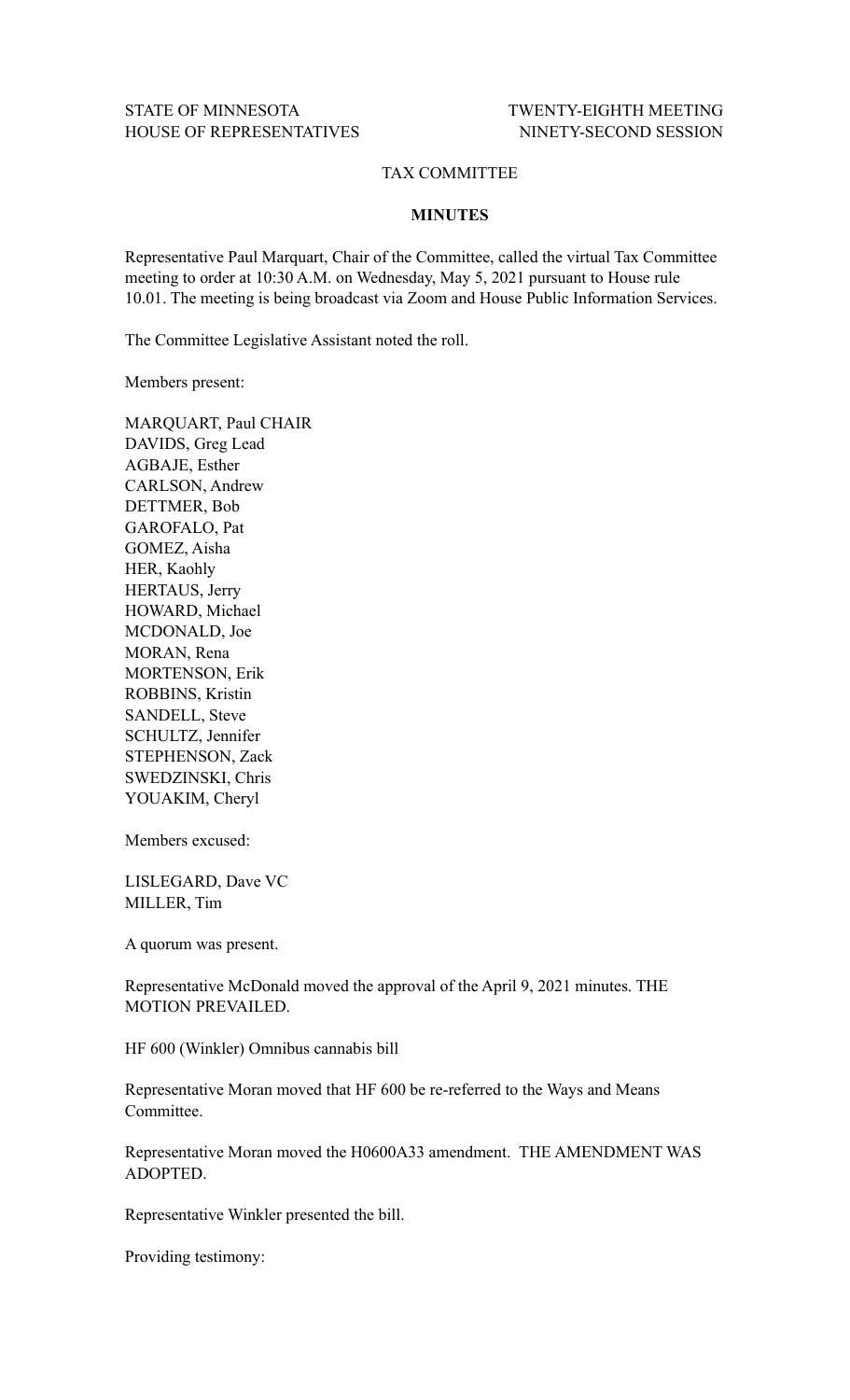Anthony Newby, Cultivated CVD & Minority Cannabis Business Association Leili Fatehi, Minnesotans for Responsible Marijuana Regulation Elliot Ginsburg, Garner, Ginsburg & Johnsen, P.A. Marcus Harcus, Campaign for full Legalization and the Minnesota Cannabis College

Representative Garofalo moved the H0600A36 amendment. THE AMENDMENT WAS ADOPTED.

Representative Hertaus moved the H0600A31 amendment. THE AMENDMENT WAS NOT ADOPTED.

Representative Moran renewed her motion that HF 600, as amended, be re-referred to the Ways and Means committee.

| <b>MEMBERS</b>       | <b>AYE</b>   | <b>NAY</b>   | <b>EXCUSED</b>   | <b>PASSED</b> |
|----------------------|--------------|--------------|------------------|---------------|
| MARQUART, Paul CHAIR |              |              |                  | X             |
| LISLEGARD, Dave VC   |              |              | $\mathbf{X}$     |               |
| DAVIDS, Greg Lead    |              | X            |                  |               |
| AGBAJE, Esther       | X            |              |                  |               |
| CARLSON, Andrew      | $\mathbf X$  |              |                  |               |
| DETTMER, Bob         |              | $\mathbf{X}$ |                  |               |
| GAROFALO, Pat        | $\mathbf{X}$ |              |                  |               |
| GOMEZ, Aisha         | $\mathbf{X}$ |              |                  |               |
| HER, Kaohly          | $\mathbf{X}$ |              |                  |               |
| HERTAUS, Jerry       |              | $\mathbf{X}$ |                  |               |
| HOWARD, Michael      | $\mathbf X$  |              |                  |               |
| MCDONALD, Joe        |              | $\mathbf{X}$ |                  |               |
| MILLER, Tim          |              |              | $\mathbf{X}$     |               |
| MORAN, Rena          | $\mathbf{X}$ |              |                  |               |
| MORTENSON, Erik      | $\mathbf X$  |              |                  |               |
| ROBBINS, Kristin     |              | $\mathbf X$  |                  |               |
| SANDELL, Steve       | $\mathbf X$  |              |                  |               |
| SCHULTZ, Jennifer    | X            |              |                  |               |
| STEPHENSON, Zack     | X            |              |                  |               |
| SWEDZINSKI, Chris    |              | $\mathbf{X}$ |                  |               |
| YOUAKIM, Cheryl      | $\mathbf{X}$ |              |                  |               |
|                      |              |              |                  |               |
|                      |              |              |                  |               |
|                      |              |              |                  |               |
| <b>TOTAL</b>         | 12           | 6            | $\boldsymbol{2}$ | $\mathbf{1}$  |
|                      |              |              |                  |               |